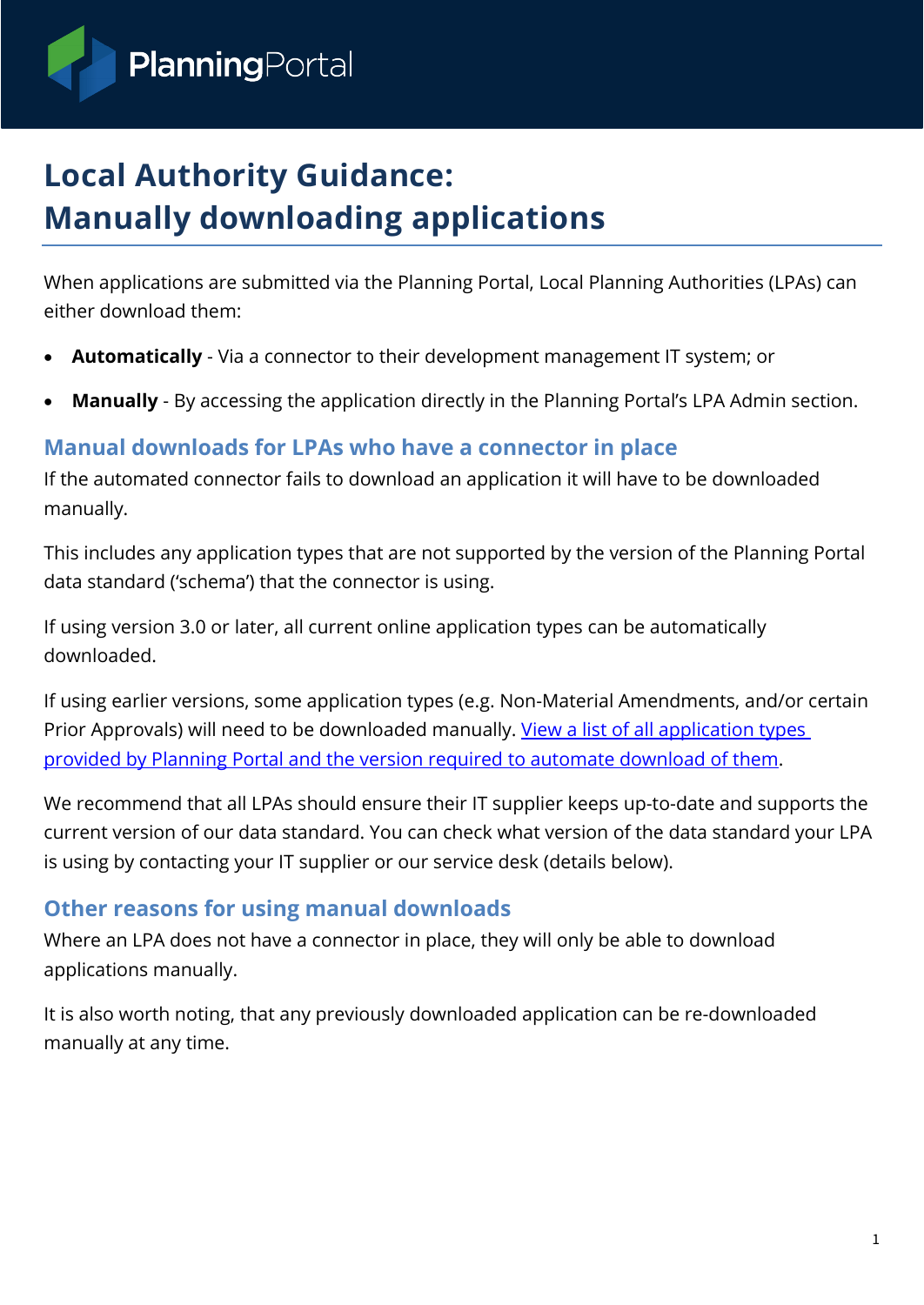

# **Accessing the LPA Admin section**

To be able to manually download applications, you will first need to be able to access to your account in the LPA admin section. This is restricted to ensure that only relevant members of staff at each LPA are permitted access.

You will be asked to sign in. If you haven't previously reset your password on the new Planning Portal application service, [you will need to do that first.](https://www.planningportal.co.uk/app/first-login)

**LPA Admin** - <https://lpa.planningportal.co.uk/>

### **Enabling access to LPA Admin**

Each LPA already has an account with access enabled on the Planning Portal (usually under a 'general' email address e.g. '*planning@LPAname.gov.uk*'). Please check with your planning administration colleagues for your account details. If you are unsure of these details, you can contact our service desk (details below).

For security reasons, access will only be granted to Planning Portal accounts with email addresses matching the relevant Local Authority domain (e.g. Access to LPA Admin for Bristol City Council will be limited to accounts using '@bristol.gov.uk' email addresses).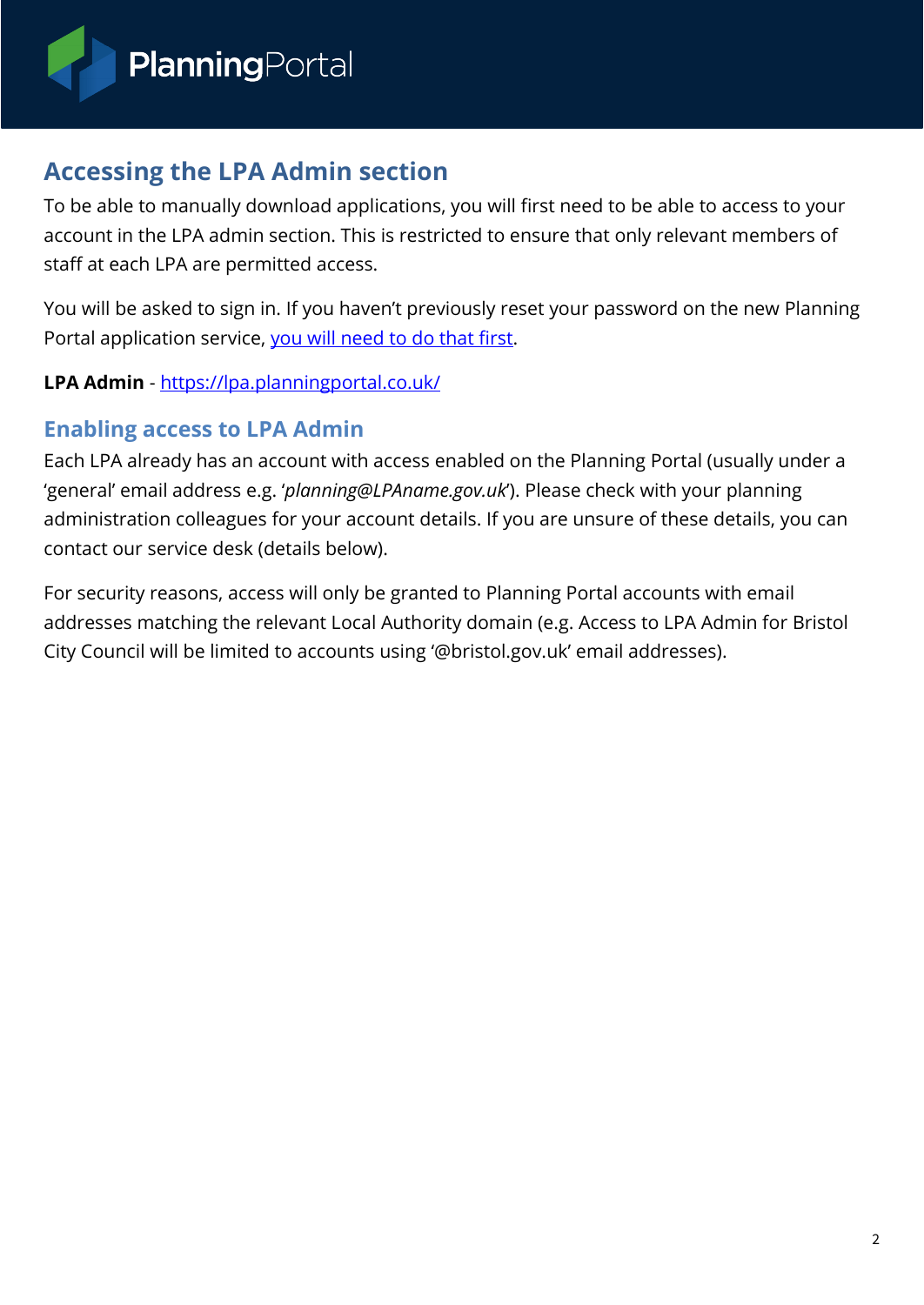

# **Manually downloading submitted applications**

Once you sign in and access LPA Admin, the applications available to download will be displayed.

| PlanningPortal<br><b>Example City Council</b><br>Example User $\vee$<br><b>Change selected LPA</b> |                                                         |                                                                                                            |                                                            |  |
|----------------------------------------------------------------------------------------------------|---------------------------------------------------------|------------------------------------------------------------------------------------------------------------|------------------------------------------------------------|--|
| →<br>F                                                                                             | <b>Applications</b>                                     |                                                                                                            |                                                            |  |
| $\bullet$                                                                                          | <b>Filter applications</b><br><b>Clear all filters</b>  | Search by application name, application reference, postcode or grid reference<br>Search for an application | $\alpha$                                                   |  |
| 挂                                                                                                  | Sort by<br>Date submitted (Desc)<br>$\checkmark$        | Select all                                                                                                 |                                                            |  |
|                                                                                                    | <b>Filter by</b>                                        | An online application<br>Ref: PP-11239297<br>123 High Street, AB1 2CD                                      | Full planning & display of advertisements<br>$\cdots$      |  |
|                                                                                                    | <b>Status</b><br><b>Submitted</b><br><b>Transferred</b> | Version: 1   Downloaded:   Submitted: 05/05/2022, 20:31:25<br>Ref: PP-11239230<br>An online application    | Submitted<br>Tree works: Trees in conservation<br>$\cdots$ |  |
|                                                                                                    | <b>Archived</b>                                         | 123 High Street, AB1 2CD<br>Version: 1   Downloaded: 05/05/2022   Submitted: 05/05/2022, 19:47:48          | <b>Transferred</b>                                         |  |
|                                                                                                    |                                                         | Ref: PP-11239224<br>An online application<br>123 High Street, AB1 2CD                                      | Householder planning permission<br>$\cdots$                |  |
|                                                                                                    |                                                         | Version: 2   Downloaded:   Submitted: 05/05/2022, 19:44:47                                                 | Submitted                                                  |  |

Applications yet to be downloaded will have the status of 'Submitted'.

Note that this list is no longer subdivided into 'statuses', but can be filtered by specific status if required. You can also use the search box to find a specific application using the details from the email notification you received.

You will see the Planning Portal reference number and date submitted for each application.

You will also see the version number and, if relevant, the date it was initially downloaded.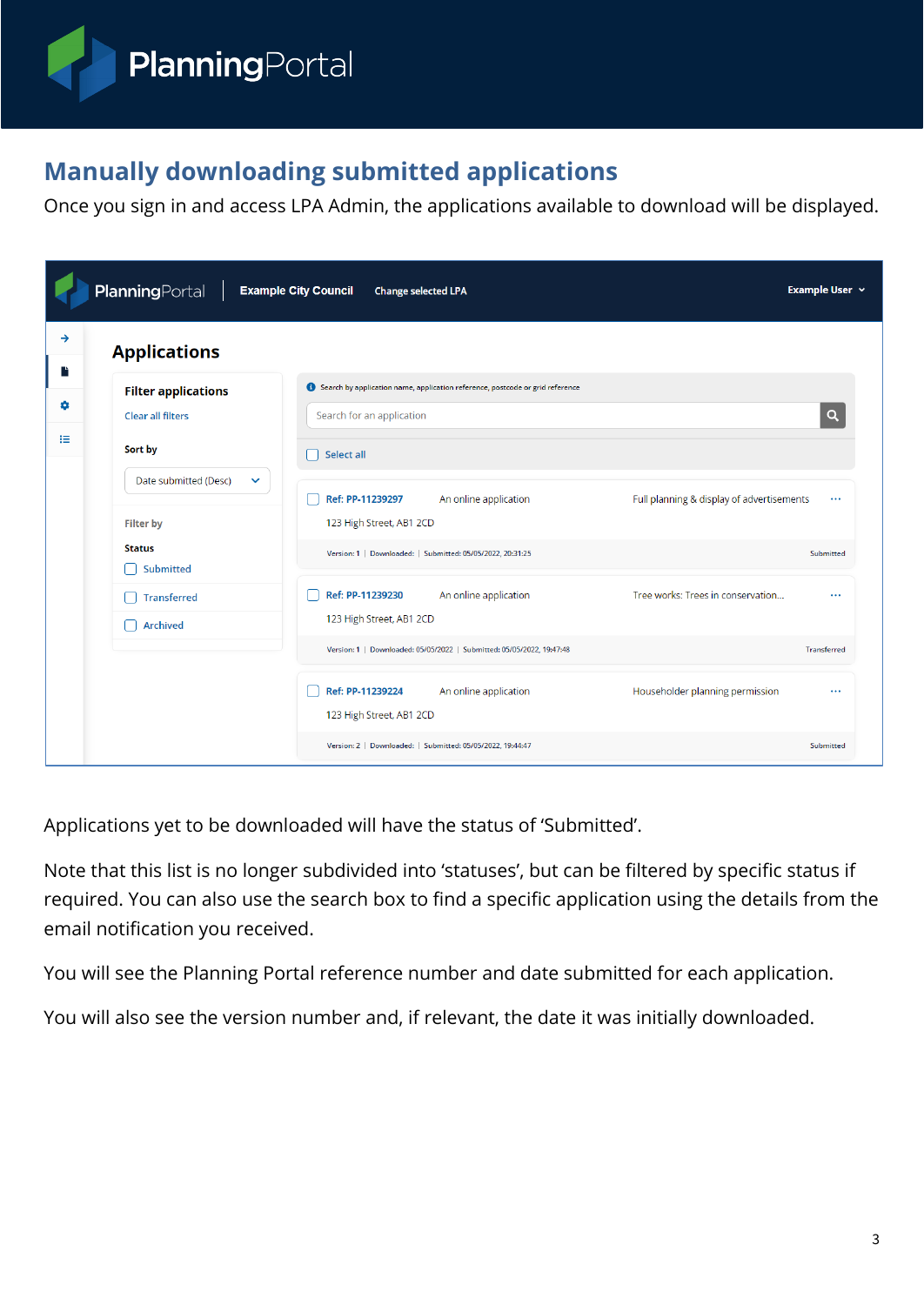

## **Downloading**

Clicking on the 'three dots' icon will reveal options in the actions list, allowing you to view or download the application.

| Ref: PP-11239297<br>An online application                  | Full planning & display of advertisements<br>$\cdots$ |
|------------------------------------------------------------|-------------------------------------------------------|
| 123 High Street, AB1 2CD                                   | <b>O</b> View                                         |
| Version: 1   Downloaded:   Submitted: 05/05/2022, 20:31:25 | $\frac{1}{2}$ Download                                |

Once you click the 'Download' link, you will be asked to confirm the download. Once confirmed, your browser will prompt you to open or save a 'zip' format file.

| <b>Download Application</b>                                                   | Close X                 |
|-------------------------------------------------------------------------------|-------------------------|
| Downloading this application will set the application's status to Transferred |                         |
| Cancel                                                                        | <b>Confirm Download</b> |

We recommend saving this 'zip' file. Once saved, all the application files can be extracted to a specific folder on your device/network; or to your document management system as required.

Manually downloading the application will also generate an email to the applicant/agent to notify them that your LPA has received their submission.

It will also flag the application as downloaded and change the status to 'Transferred'.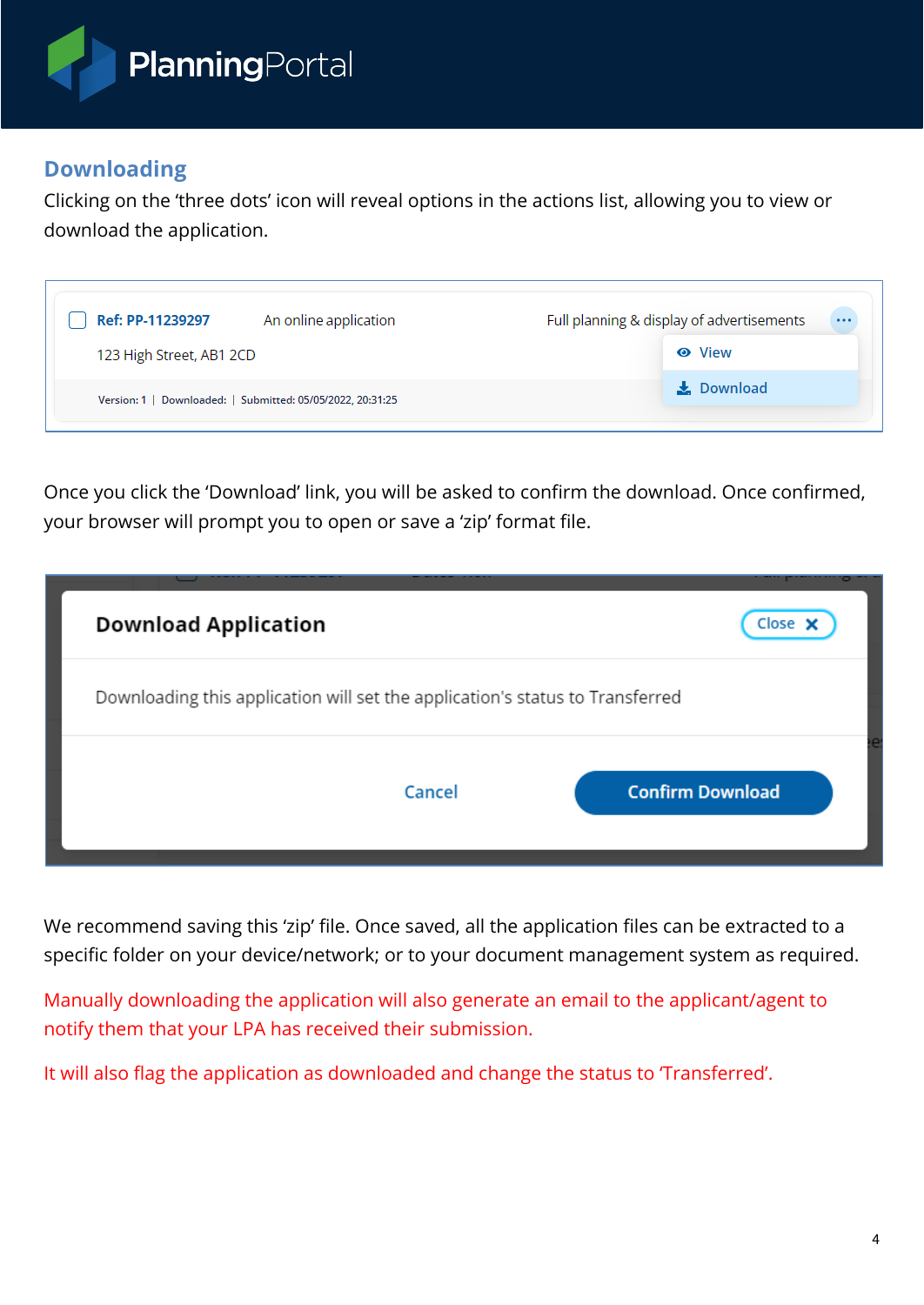

## **Transferred and Archived applications**

The other two statuses for applications are 'Transferred' (i.e. downloaded automatically or manually) and 'Archived' (which are hidden in the default list view).

If a 'Transferred' application has not been correctly received, you can click the 'Reset status' action to return the application to the 'Submitted' status in a 'non-downloaded' state. This will allow your connector to try to download the application again automatically.

| Tree works: Trees in conservation areas/subject to TPOs |                        |
|---------------------------------------------------------|------------------------|
|                                                         | <b>O</b> View          |
| Transf                                                  | $\frac{1}{2}$ Download |
|                                                         | <b>E</b> Archive       |
| Householder planning permission                         | <b>う</b> Reset Status  |

You can also use the 'Archive' action on 'Transferred' applications to move them to the 'Archived' status, which means they will not be shown on your list by default.

We would recommend archiving successfully downloaded applications as this will help keep the 'Submitted' and 'Transferred' list at a manageable size.

If you would like to archive multiple applications, you can select them using the checkbox in the top left of each entry or by clicking 'select all' in the search panel, an 'Archive' button will then appear.



Note that the system will not allow you to archive applications that are in the 'Submitted' state.